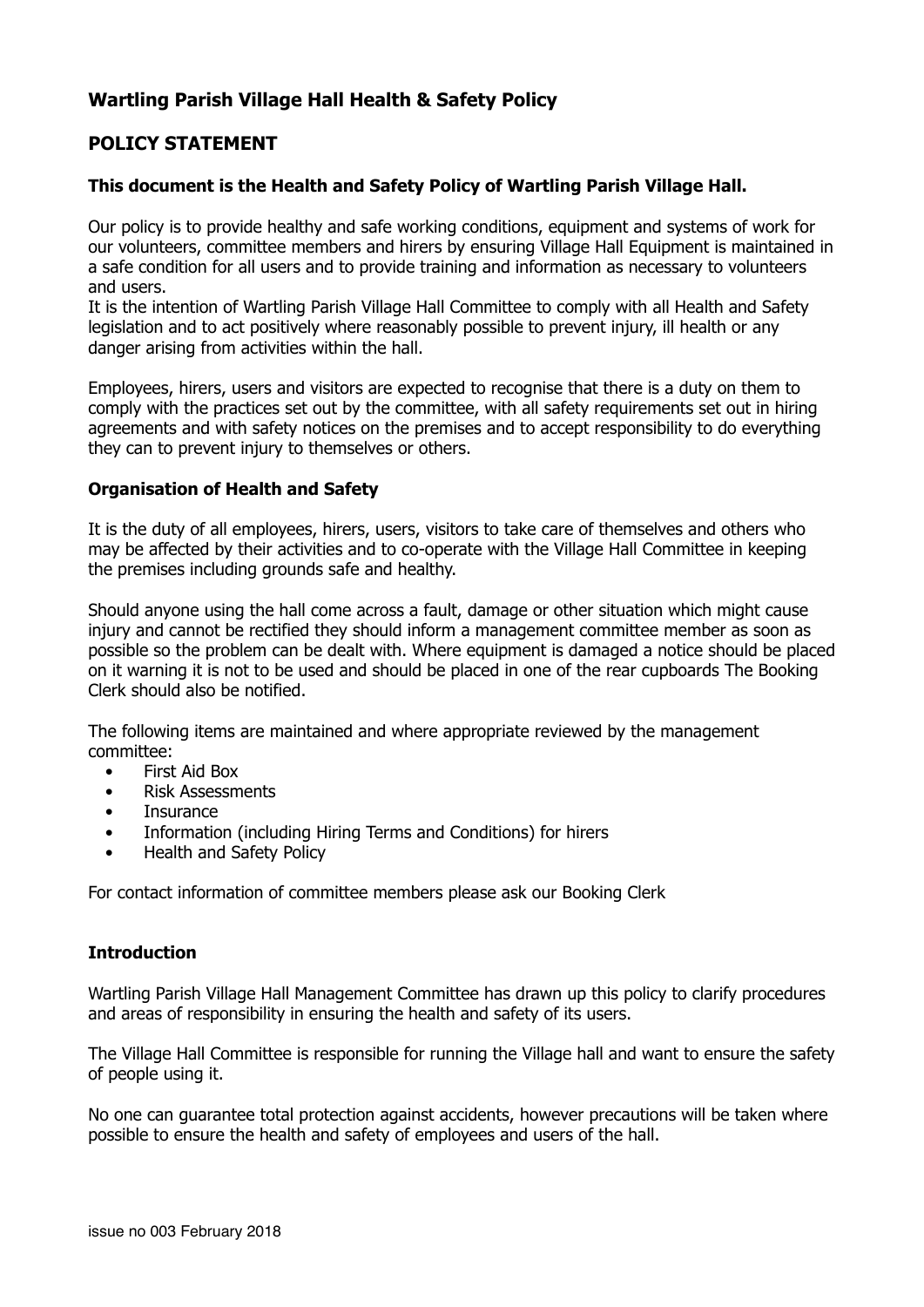## **Mitigation of Risk**

To mitigate risk the village hall committee has taken the following steps:

- To carry out a full risk assessment every two years or sooner if deemed necessary by the committee.
- Ensure that there is a copy of the Health and Safety policy located in the hall.
- Ensure that all hirers are made aware of the Health and Safety Policy and the Fire Evacuation Procedures (Appendix 1).

### **Health and Safety objectives**

This section covers a brief description of legislation and how it would apply. This is carried out by a thorough risk assessment and by good housekeeping.

The fundamental legislation Health and Safety at Work Act requires that the village hall committee as the managers of the premises, ensure the health and safety of others that use the hall. It encompasses every aspect of the premises, which includes equipment, paths, surfaces, chairs, escape routes. Where Health and Safety risks are identified, appropriate action should be taken to minimise or eliminate the risk.

The Village Hall Committee must ensure the following are carried out

- Identify and assess all risk associated with the premises or activities held there which may have an effect on the health and safety of others that use the premises.
- Carry out risk assessments using persons that are competent
- Take action to eliminate or reduce hazards.
- Demonstrate that arrangements are in place.
- Review arrangements when changes occur
- Co-operate with hirers if their employees or volunteers share the same risk.
- Provide training and information on health and safety.
- Provide appropriate supervision to ensure the health and safety and welfare of others.

## The Workplace (Health and Safety and Welfare) Regulations 1992

These regulations are aimed at protecting volunteers, hirers' health from injury or long term illness by providing for appropriate conditions whilst using the hall and includes:

- Adequate ventilation
- A reasonable temperature
- Suitable lighting and seating
- A clean premises with no tripping hazards
- Suitably maintained machinery and equipment
- Sufficient toilets with hot and cold running water, soap and towels
- Accessible drinking water and suitable facilities for rest and eating

### **Prevention of fire**

The Village Hall Committee has appointed a Fire Safety Officer. The purpose of this appointment is to reduce the risk and prevent a fire occurring. The following activities are carried out by the Fire Safety Officer:

- A fire Risk Assessment (as part of the overall Risk Assessment)
- Precautions to be put in place where necessary and where it is reasonable to do so
- Ongoing checks of fire safety equipment, exits and alarms

Potential hazards that must not be used in the Village Hall without authorisation by the Village Hall Committee are:

- Flammable products
- Portable electrical equipment producing heat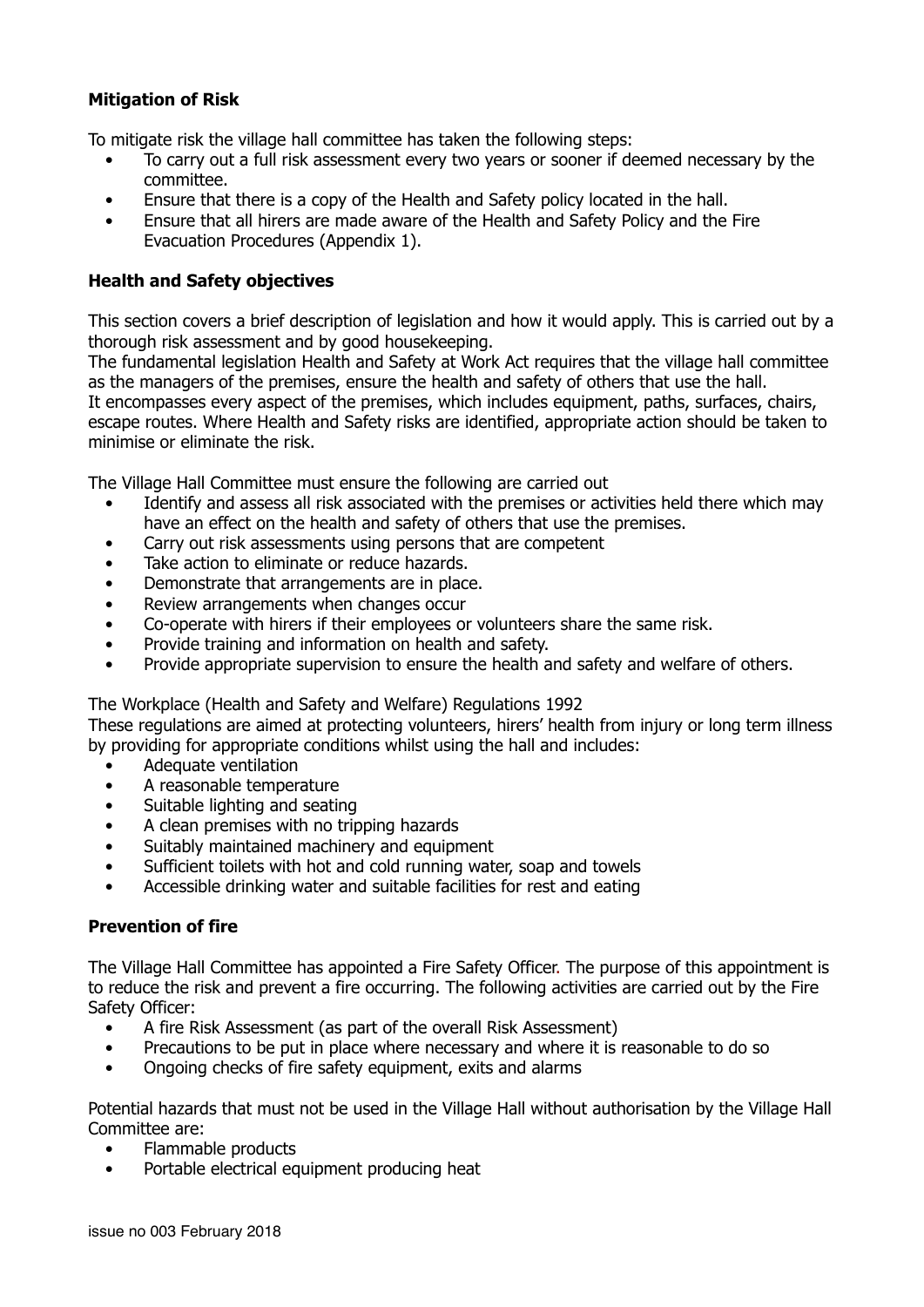Preventative and protective measures must be taken in accordance with the Health and Safety Policy as follows:

- Smoking is forbidden inside and within 5 metres of the building
- Inflammable substances must either be excluded. Storage of combustible material near a source of ignition is not permitted
- Emergency exit and routes to them must be kept clear at all times
- Appropriate Fire Fighting Equipment is provided
- Fire Equipment is maintained and checked annually
- Others including hires and volunteers have access to the Health and safety policy and the risk assessments.

#### **Important issues associated with the Health and Safety in Wartling Parish Village Hall**

### **Working Alone**

Volunteers, hirers, contractors or tradesmen should not work alone on the property particularly if they are using ladders, chemicals or equipment that might pose a danger. When jobs are less risky checks should be made. A mobile phone and telephone number of someone who can administer first aid should be available.

#### **Children**

Those under the age of 21 must be accompanied and supervised by a responsible adult at all times. In the event of children's parties or activity groups, the hirer must inform the Management Committee of the adult to child ratio and the age of the children attending. The Management Committee reserve the right to refuse hire of the hall if they believe this ratio is not sufficient. Children under the age of 12 are not permitted in the kitchen. This is to avoid the risk of scalds, burns cuts and other injuries.

#### **Stage area**

All users should be vigilant around the stage area to avoid the possibility of falling from the stage edge. Children should always be supervised when using the stage.

### **Electrical safety**

The following must be adhered to:

- Electrical appliances must not be left unsupervised when in operation
- Plug sockets must not be overloaded
- Should users/hirers want to bring electrical appliances onto the premises they must make the management committee aware of this. The user/hirer are responsible for ensuring that the appliance meets safety standards (i.e. has been PAT tested)
- Electrical equipment showing signs of damage, exposure of components, water damage etc should not be touched or operated
- Users/hirers have a responsibility to ensure that all electrical appliances are shut off when leaving the hall
- Trailing wires or cables are a trip hazard and should be taped down

## **Heating**

Portable heating appliances should not be used in the hall, The hall has storage heaters and wall mounted electrical heaters in the toilet areas. Should users suspect any heater of being damaged then the heater should not be used. The booking clerk should be informed immediately. Users must supervise young children around the heaters as they can become hot to touch.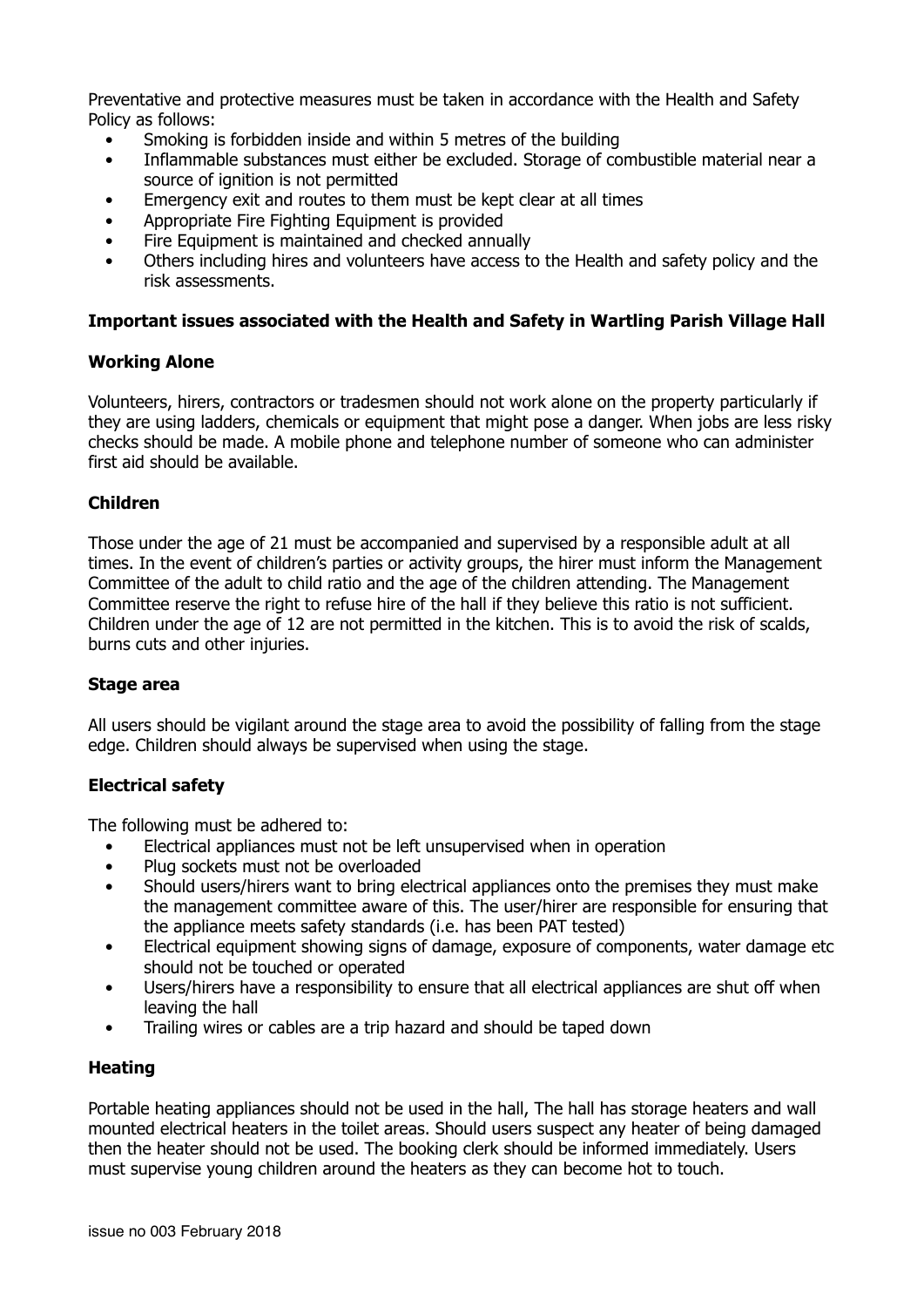## **Housekeeping**

The hall is cleaned and safety checked on a regular basis. However, every user has a responsibility to ensure that the hall is left clean and tidy. The management committee cannot guarantee that the hall will be cleaned between each use.

No rubbish or recycling bins are provided At the end of each hire it is the hirers/hirers agents/ users responsibility to ensure this is disposed of 'off'site'

Any major spillage, damage or accident should be reported to theBooking Clerk.

Food, drink and perishable items must be taken away at the end of each hire.

All areas outside, and frontage of the hall must be kept clear of litter.

### **Noise**

The hall is situated in a residential area, therefore we ask that users are considerate and keep noise levels to a minimum. Any form of music must be kept to an acceptable level. Users should also be considerate when leaving the hall.

## **Parking**

Adequate parking is provided Please do not obstruct driveways or block the road. Parking in the local area is carried out at the users' risk.

### **Accident Reporting Procedure**

Accident report forms are available in the kitchen**.**

Any accident occurring during use of the hall must be recorded by employees or hirers. To ensure that personal data is kept confidential, individual records are removed and held separately by the Management Committee. The cause of accidents will be investigated so as to reduce the risk of reoccurrence.

The following must be reported:

- A Death or Major Injury
- Any injury
- A dangerous occurrence
- Any injury that results in a member of the public having to be taken to hospital.
- Hirers must report any accidents to the Booking Clerk.

**In the event of an emergency, the nearest hospital is:**

**Eastbourne District General Hospital Kings Dr, Eastbourne BN21 2UD t: 01323 417400**

**Insurance The Hall is insured as follows:**

**Policy type: VILLAGEGUARD (Village Hall Insurance) Policy number: VH 88/0047440/BS59352 Insurer: Allied Westminster (Insurance Services) Ltd Address: Allied House, Holgate Lane, Boston Spa, LS23 6BN Contact no 01937 845 245 Policy type: AON village hall scheme Policy number: AV/9985693 Insurer: Allianz Commercial**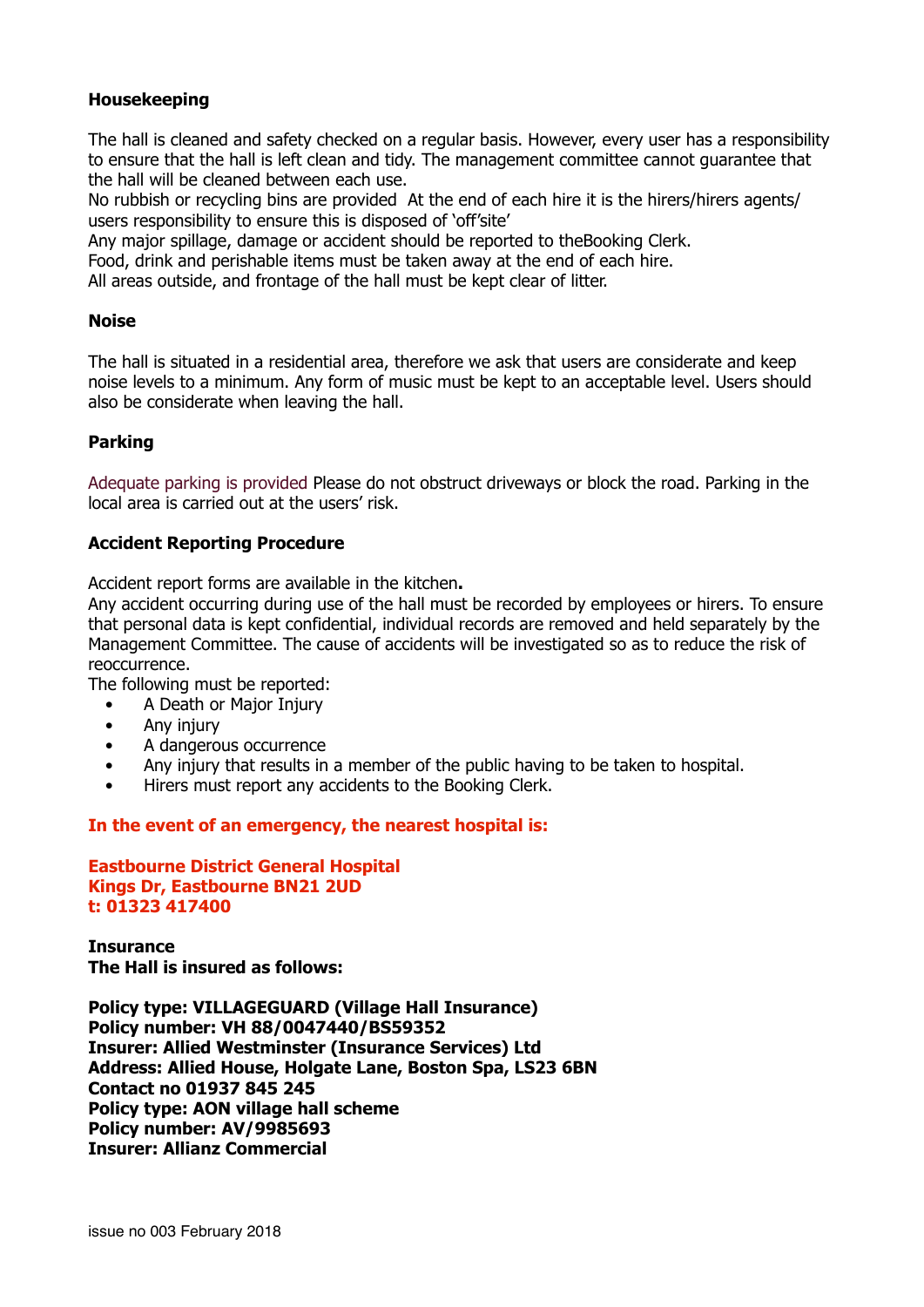**Hiring Procedure Every hirer/hirers agent/user of the premises must familiarise his/herself with the Health and Safety Policy. A hard copy of this agreement is located in the kitchen**

# **Appendix 1. Fire Evacuation Procedures**

## **IN CASE OF FIRE**

|                | The hirer is deemed the "Responsible Person" and is the designated<br>person in charge of the hall during the hire.<br>It is advisable to make a note of the name of each person attending<br>your event (see step 1. Roll Call).                                          |
|----------------|----------------------------------------------------------------------------------------------------------------------------------------------------------------------------------------------------------------------------------------------------------------------------|
| $\mathbf{1}$   | In the event of a Fire, the Responsible Person will instruct all<br>persons to leave the building using the nearest available Emergency<br>Exit and to muster together as soon as possible at at the west end<br>of the overspill carpark.<br>A Roll Call should be taken. |
| $\overline{2}$ | No matter how small the fire,<br><b>CALL THE FIRE BRIGADE ON 999</b><br>Give this address: The Reid Village Hall, Boreham Street,<br>Nr.Hailsham, East Sussex BN27 4SD                                                                                                     |
| 3              | The Responsible Person should ensure that once the hall is vacated,<br>members of the public do not re enter the building under any<br>circumstances.                                                                                                                      |
| 4              | On the arrival of the Fire Brigade, the Responsible Person should<br>inform the Officer in Charge that a Roll Call has been taken and all<br>persons are safe or that there are missing persons.                                                                           |
| 5              | Attempts to extinguish the outbreak of the fire with the fire fighting<br>equipment within the Hall should only be attempted if it is<br>considered safe to do so. If in any doubt, vacate the building<br>immediately.                                                    |
| 6              | All incidents, however small, must be reported to the Management<br>Committee via the Booking Clerk.                                                                                                                                                                       |
|                |                                                                                                                                                                                                                                                                            |